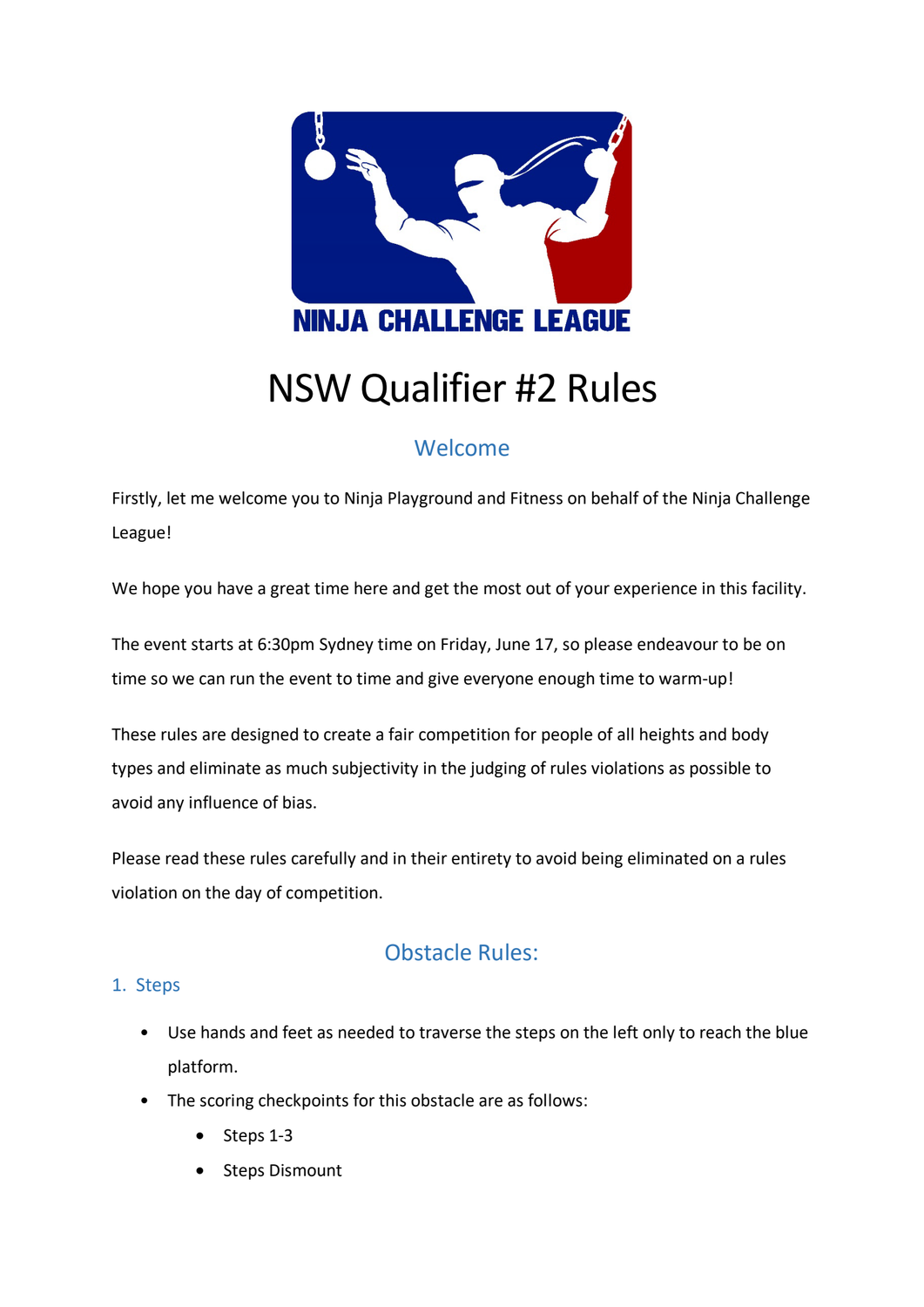• A dismount is assessed if the competitor contacts the platform then falls back.

#### 2. Ringing Balance

- Using hands on the rings only, use at least the first and last ring to swing and land directly on the balance beam, then traverse to the blue platform.
- The scoring checkpoints for this obstacle are as follows:
	- Rings 1-4
	- Balance Beam
	- Balance Dismount
- A dismount is assessed if the competitor contacts the platform then falls back.

#### 3. Tilting Doorknobs

- Jump or use the rope as needed to reach the first two doorknobs, then release the rope and use hands on the doorknobs only to reach the last doorknob on the second frame before dismounting to the platform.
- The scoring checkpoints for this obstacle are as follows:
	- Doorknob Rope
	- Doorknobs 1-10
	- Doorknob Dismount
- A dismount is assessed if the competitor contacts the platform then falls back.

#### 4. Unstable Bridge

- Use hands on the edges of the unstable bridges only to traverse both bridges to reach the end platform.
- The scoring checkpoints for this obstacle are as follows:
	- Unstable Bridge 1-2
	- Unstable Dismount
- A dismount is assessed if the competitor contacts the platform then falls back.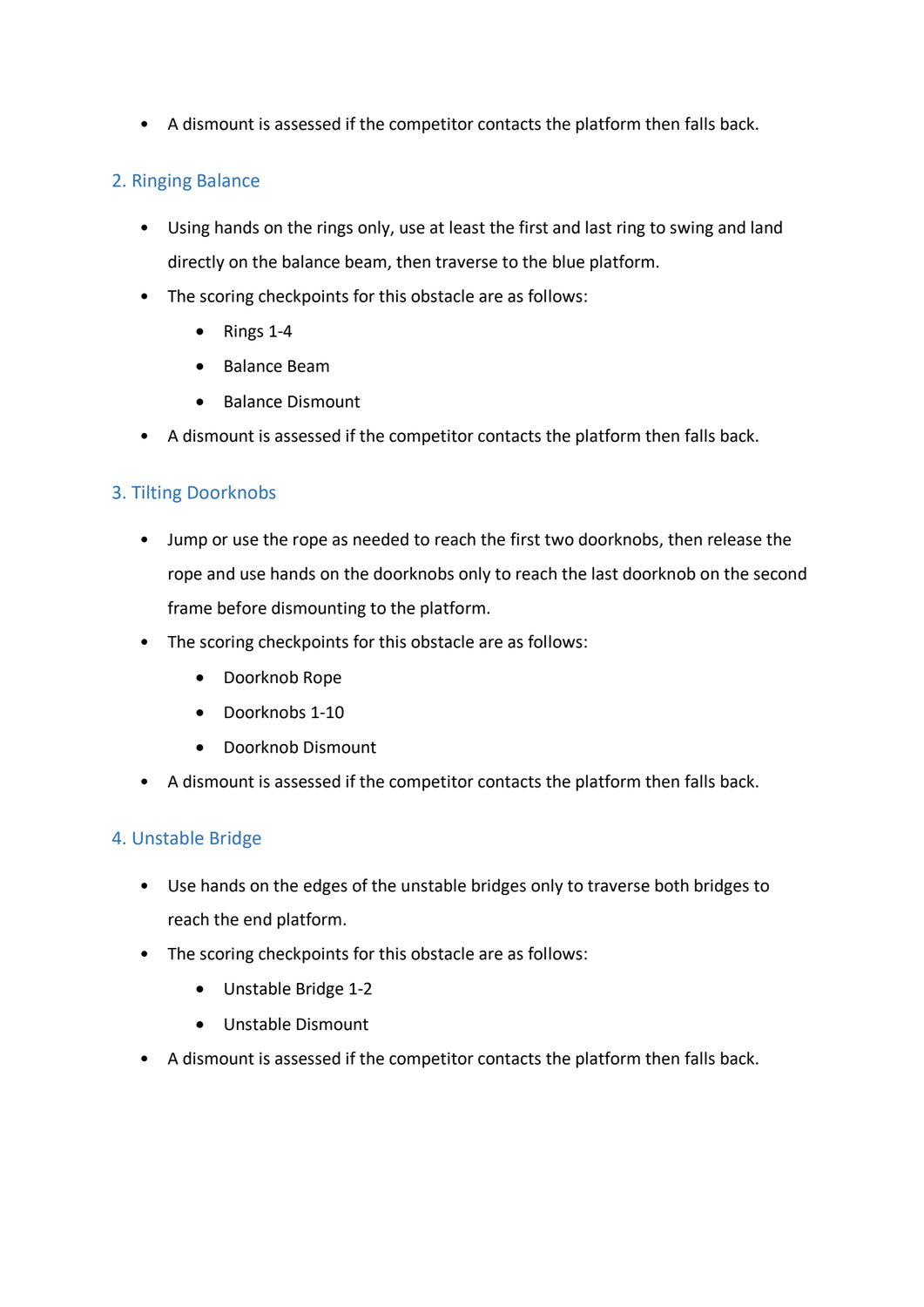#### 5. Swinging Wheels

- Use hands on the red sections of the wheels only and the rope to traverse to the end platform.
- The scoring checkpoints for this obstacle are as follows:
	- Wheels 1-3
	- Wheels Dismount
- A dismount is assessed if the competitor contacts the platform then falls back.

#### 6. Bird Cage

- Use hands on the pegs only to place the pegs in the holes and place at least one peg in the last birdcage without dropping either peg before dismounting to the platform.
- The scoring checkpoints for this obstacle are as follows:
	- Birdcage 1-4
	- Birdcage Dismount
- A dismount is assessed if the competitor contacts the platform then falls back.

#### 7. Sky Hooks

- Use hands on the rings only to traverse each hook on alternating sides to reach the last hanging ring with both hands before dismounting to the platform.
- The scoring checkpoints for this obstacle are as follows:
	- Sky Hook 1-8
	- Sky Hooks Dismount
- A dismount is assessed if the competitor contacts the platform then falls back.

#### 8. Warped Wall

- Run up the front surface of the Warped Wall to grab the top lip of the warped wall and climb over the top to ring the bell and finish your run. Competitors are allowed three attempts at the wall, with up to 30 seconds rest between each attempt.
- The scoring checkpoints for this obstacle are as follows:
	- Warped Wall
	- Wall Lip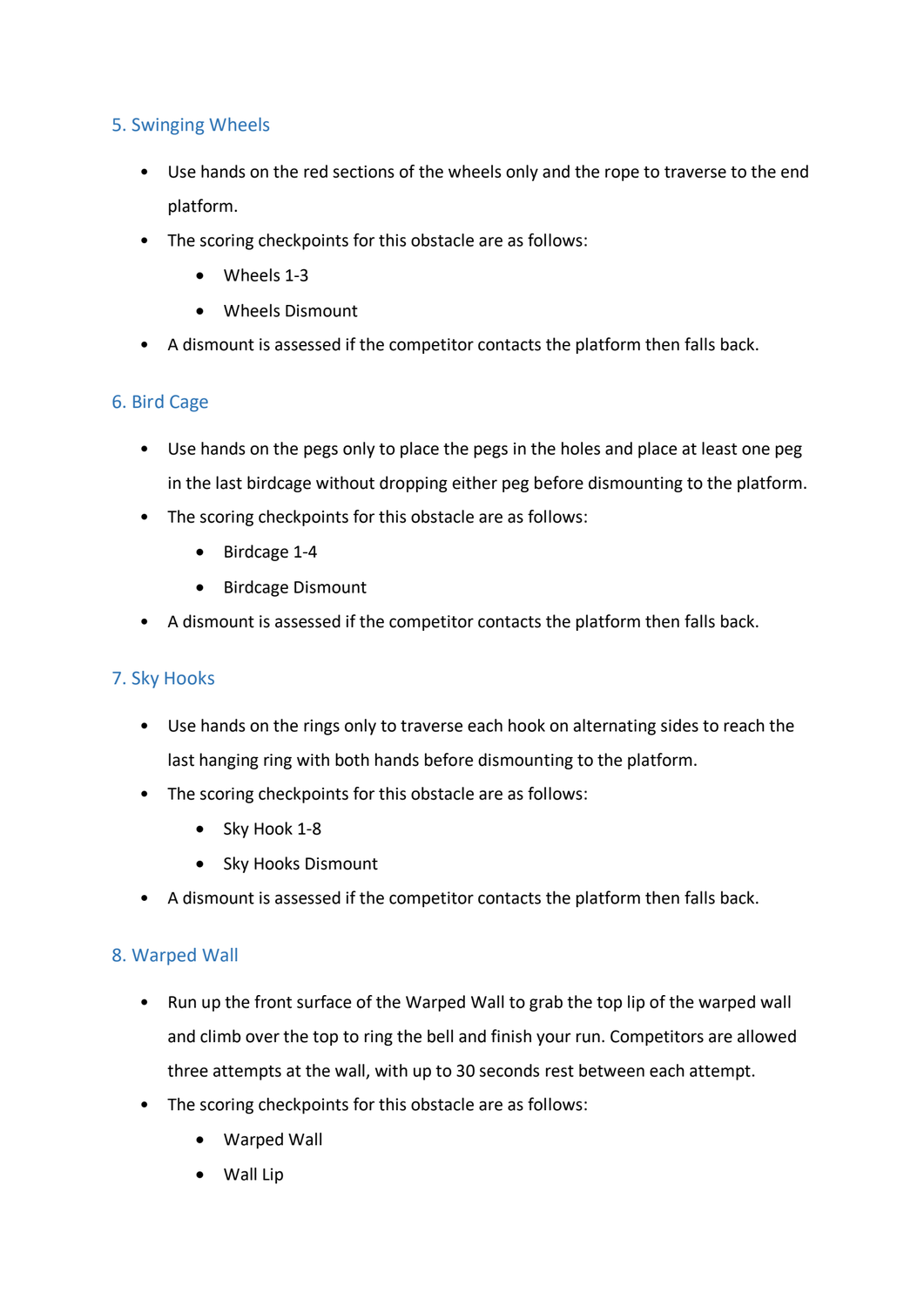• Finish

If you have any questions regarding any of the rules or anything is unclear, please email the Commissioner at [commissioner@ninjachallengeleague.com.](mailto:commissioner@ninjachallengeleague.com)

## General Rules:

- Competitors will only have one official attempt to run the course.
- The first time any competitor fails an obstacle (except the Warped Wall), their official run will end, but they will have 60 seconds to attempt the remainder of the obstacles.
- Competitors will be randomly assigned a spot in the run order for each session on the day of competition to guarantee fairness.
- Competitors will be offered a spray bottle and towel to clean their feet immediately before their run.
- Competitors must remove all chalk from their hands before their run begins.
- Runs always begin with the judge's whistle.
- All competitors must wear enclosed shoes.
- Touching the floor while attempting an obstacle results in elimination.
- Competitors must finish each obstacle with control or spend at least one second on the platform before moving on to the next obstacle. What constitutes an uncontrolled landing is determined at the judge's discretion.
- Competitors may only rest for 20 seconds between obstacles without being eliminated, they will be given a 10 second warning and a 5-second countdown. The rest period will start as soon as a competitor completes an obstacle.
- Chalk and other performance aids will be provided where they are deemed beneficial by the Commissioner.
- The judge's decision is always final, but if a competitor is disqualified for violating a rule, they may request a video review in person, immediately following the conclusion of their run, but must accept any ruling made by the designated NCL judge.
- If an NCL judge thinks a violation has occurred but wants to check the video review before making a final ruling, he or she will flag this during the run, but the